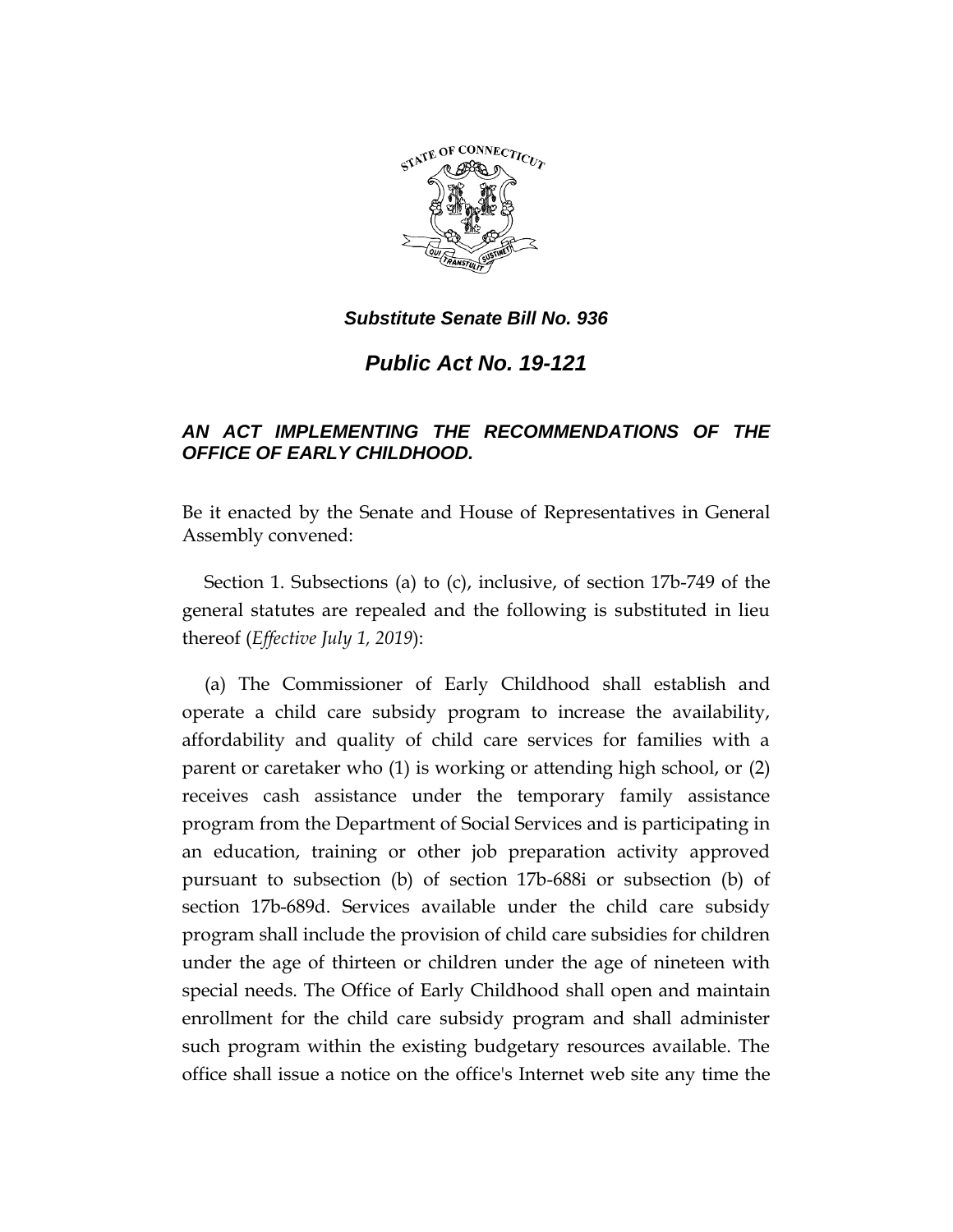office closes the program to new applications, changes eligibility requirements, changes program benefits or makes any other change to the program's status or terms, except the office shall not be required to issue such notice when the office expands program eligibility. Any change in the office's acceptance of new applications, eligibility requirements, program benefits or any other change to the program's status or terms for which the office is required to give notice pursuant to this subsection, shall not be effective until thirty days after the office issues such notice.

(b) The commissioner shall establish income standards for applicants and recipients at a level to include a family with gross income up to fifty per cent of the state-wide median income, except the commissioner (1) may increase the income level **[**to up to seventy-five per cent of the state-wide median income**]** up to the maximum level allowed under federal law, (2) upon the request of the Commissioner of Children and Families, may waive the income standards for adoptive families so that children adopted on or after October 1, 1999, from the Department of Children and Families are eligible for the child care subsidy program, and (3) on and after March 1, 2003, shall reduce the income eligibility level to up to fifty-five per cent of the state-wide median income for applicants and recipients who qualify based on their loss of eligibility for temporary family assistance. The commissioner may adopt regulations in accordance with chapter 54 to establish income criteria and durational requirements for such waiver of income standards.

(c) The commissioner, in consultation with the Commissioner of Social Services, shall establish eligibility and program standards including, but not limited to: (1) A priority intake and eligibility system with preference given to serving (A) recipients of temporary family assistance who are employed or engaged in employment activities under the Department of Social Services' "Jobs First"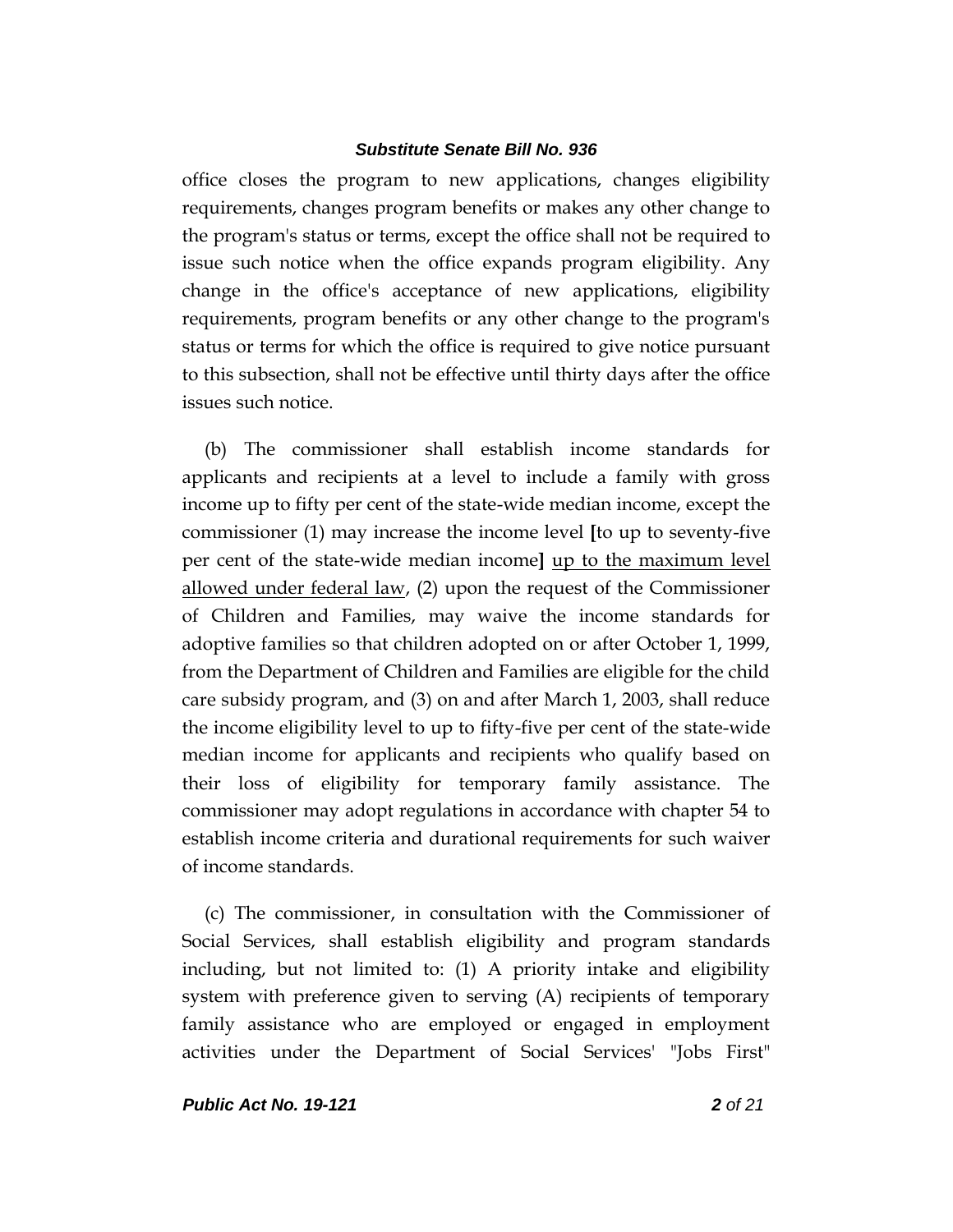program, (B) working families whose temporary family assistance was discontinued not more than five years prior to the date of application for the child care subsidy program, (C) teen parents, (D) low-income working families, (E) adoptive families of children who were adopted from the Department of Children and Families and who are granted a waiver of income standards under subdivision (2) of subsection (b) of this section, and (F) working families who are at risk of welfare dependency;  $\left[$ , and  $\left( G \right)$  any household with a child or children participating in the Early Head Start-Child Care Partnership federal grant program for a period of up to twelve months based on Early Head Start eligibility criteria;**]** (2) health and safety standards for child care providers not required to be licensed; (3) a reimbursement system for child care services which account for differences in the age of the child, number of children in the family, the geographic region and type of care provided by licensed and unlicensed caregivers, the cost and type of services provided by licensed and unlicensed caregivers, successful completion of fifteen hours of annual in-service training or credentialing of child care directors and administrators, and program accreditation; (4) supplemental payment for special needs of the child and extended nontraditional hours; (5) an annual rate review process for providers which assures that reimbursement rates are maintained at levels which permit equal access to a variety of child care settings; (6) a sliding reimbursement scale for participating families; (7) an administrative appeals process; (8) an administrative hearing process to adjudicate cases of alleged fraud and abuse and to impose sanctions and recover overpayments; (9) an extended period of program and payment eligibility when a parent who is receiving a child care subsidy experiences a temporary interruption in employment or other approved activity; and (10) a waiting list for the child care subsidy program that (A) allows the commissioner to exercise discretion in prioritizing within and between existing priority groups, including, but not limited to, children described in 45 CFR 98.46, as amended from time to time, and households with an infant or toddler, and (B)

*Public Act No. 19-121 3 of 21*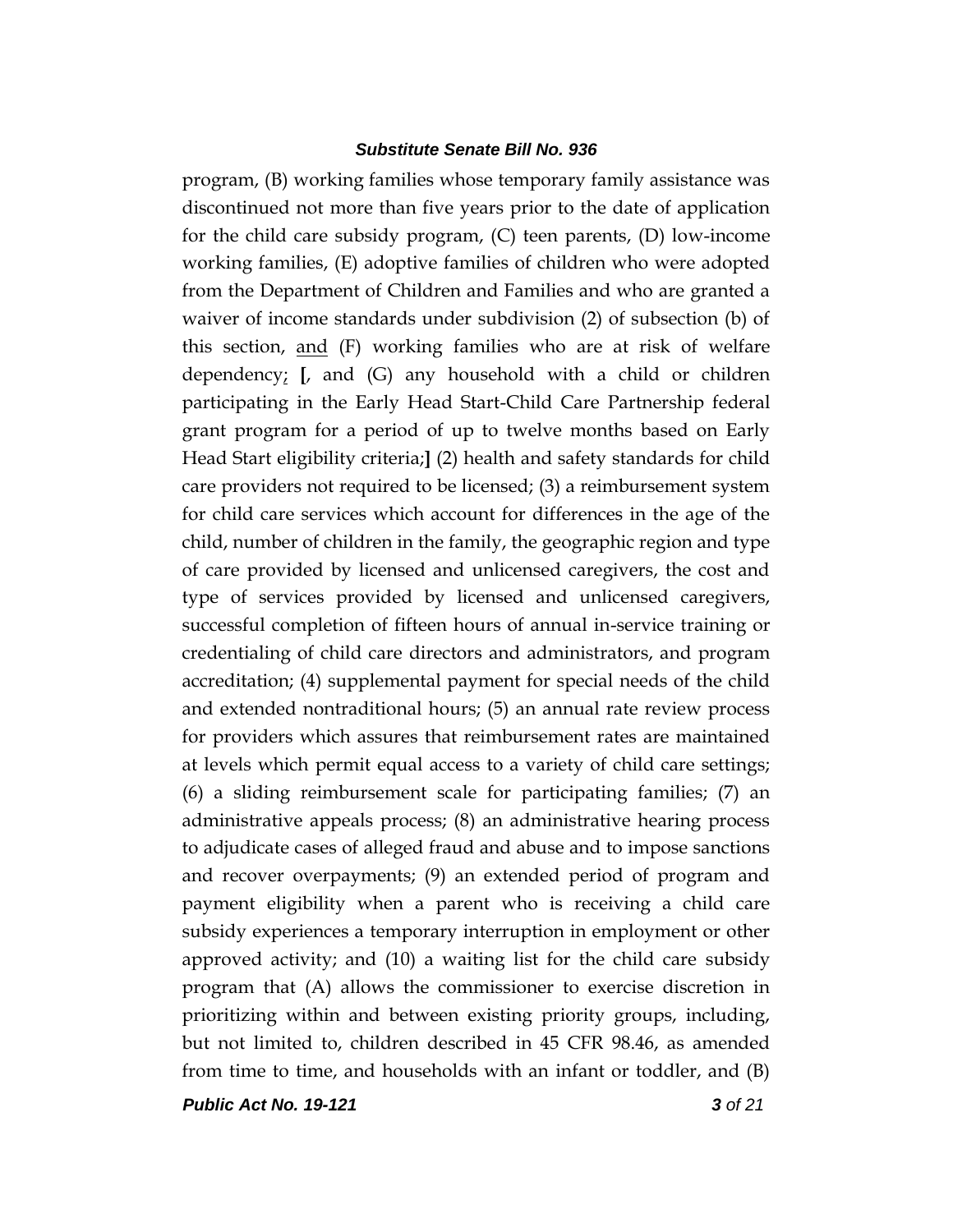reflects the priority and eligibility system set forth in subdivision (1) of this subsection, which is reviewed periodically, with the inclusion of this information in the annual report required to be issued annually by the office to the Governor and the General Assembly in accordance with section 17b-733. Such action will include, but not be limited to, family income, age of child, region of state and length of time on such waiting list.

Sec. 2. Section 19a-79 of the general statutes is amended by adding subsection (f) as follows (*Effective July 1, 2019*):

(NEW) (f) Any child care center or group child care home may provide child care services to a foster child for a period not to exceed forty-five days without complying with any provision in regulations adopted pursuant to this section relating to immunization and physical examination requirements. Any child care center or group child care home that provides child care services to a foster child at such center or home under this subsection shall maintain a record on file of such foster child for a period of two years after such foster child is no longer receiving child care services at such center or home. For purposes of this subsection, "foster child" means a child who is in the care and custody of the Commissioner of Children and Families and placed in a foster home licensed pursuant to section 17a-114, foster home approved by a child-placing agency licensed pursuant to section 17a-149, facility licensed pursuant to section 17a-145 or with a relative or fictive kin caregiver pursuant to section 17a-114.

Sec. 3. Section 19a-87b of the general statutes is amended by adding subsection (i) as follows (*Effective July 1, 2019*):

(NEW) (i) Any family child care home may provide child care services to a foster child for a period not to exceed forty-five days without complying with any provision in regulations adopted pursuant to this section relating to immunization and physical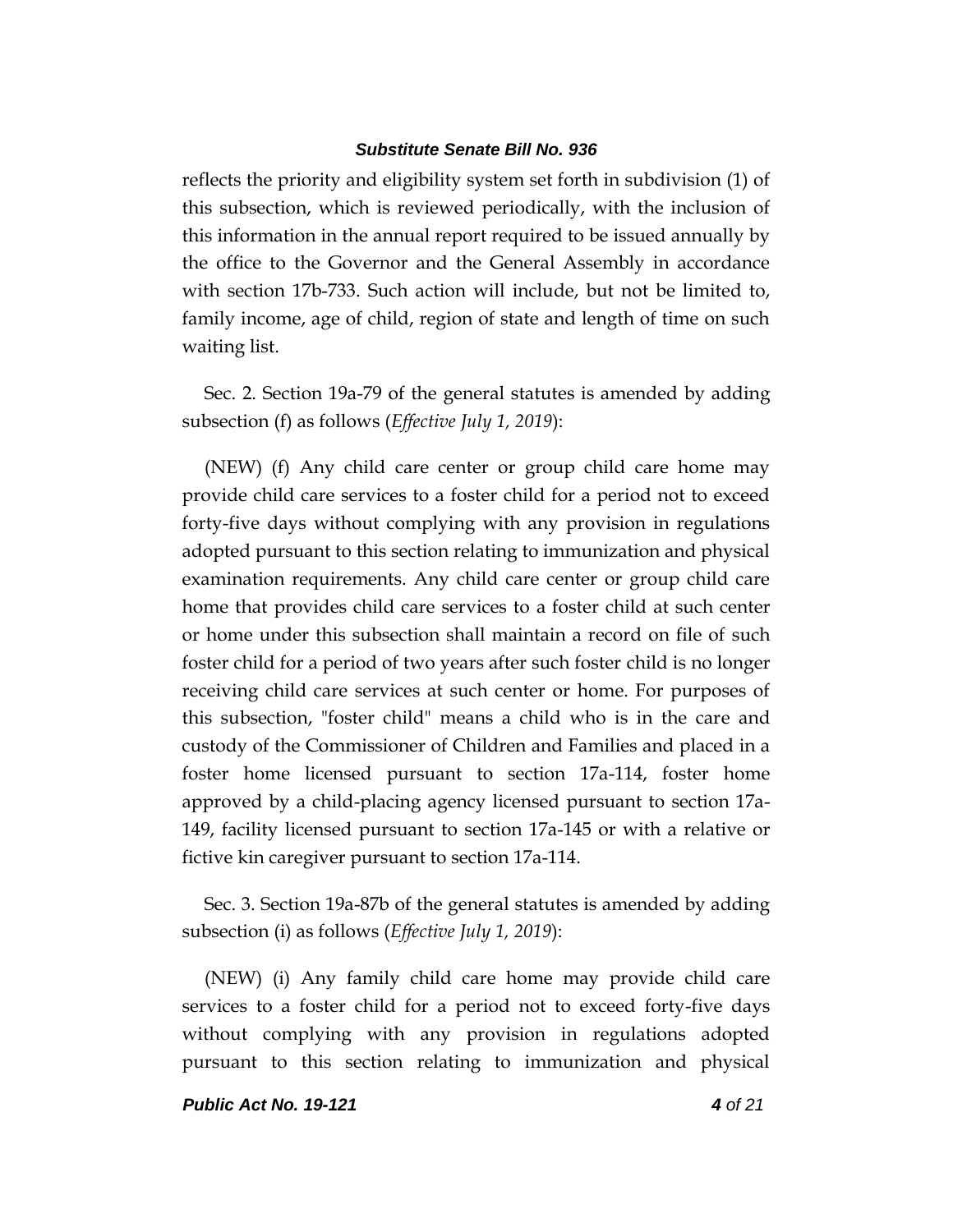examination requirements. Any family child care home that provides child care services to a foster child at such home under this subsection shall maintain a record on file of such foster child for a period of two years after such foster child is no longer receiving child care services at such home. For purposes of this subsection, "foster child" means a child who is in the care and custody of the Commissioner of Children and Families and placed in a foster home licensed pursuant to section 17a-114, foster home approved by a child-placing agency licensed pursuant to section 17a-149, facility licensed pursuant to section 17a-145 or with a relative or fictive kin caregiver pursuant to section 17a-114.

Sec. 4. Section 10-530 of the general statutes is repealed and the following is substituted in lieu thereof (*Effective July 1, 2019*):

## (a) As used in this section:

(1) "Child care facility" means a "child care center", "group child care home" or "family child care home" that provides "child care services", each as described in section 19a-77, or any provider of child care services under the child care subsidy program established pursuant to section 17b-749, as amended by this act;

(2) "Child care services provider or staff member" means any person who is (A) a licensee, employee, volunteer or alternate staff, assistant, substitute or household member of a child care facility, (B) a family child care provider, or (C) any other person who provides child care services under the child care subsidy program established pursuant to section 17b-749, as amended by this act, but does not include a person who is providing child care services under the child care subsidy program (i) exclusively to children with whom such person is related, and (ii) without being issued a license to provide child care services by the Office of Early Childhood; and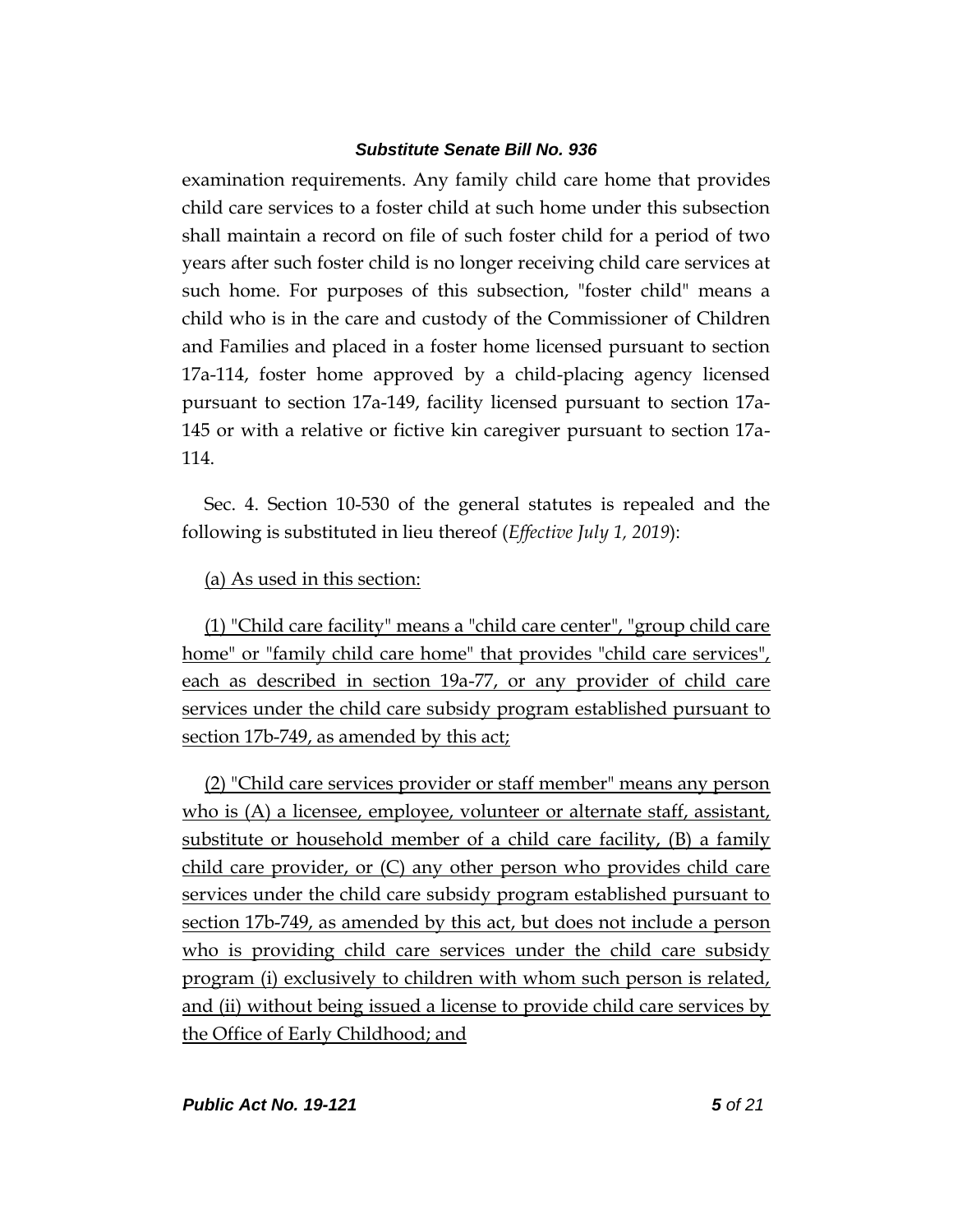(3) "Family child care provider" means any person who provides child care services under the child care subsidy program established pursuant to section 17b-749, as amended by this act, (A) in a family child care home, as defined in section 19a-77, or (B) in a home not requiring a license pursuant to subdivision (4) of subsection (b) of section 19a-77.

(b) The comprehensive background checks required pursuant to subsection (c) of section 19a-80, subsection (c) of section 19a-87b, and subsection (a) of section 17b-749k, shall be conducted at least once every five years for each child care services provider or staff member in accordance with the provisions of 45 CFR 98.43, as amended from time to time.

(c) Any person who applies for a position at a child care facility in the state shall not be required to submit to such comprehensive background checks if such person (1) is an employee of a child care facility in the state, or **[**was previously an employee of a child care facility in the state during the previous one hundred eighty days**]** has not been separated from employment as a child care services provider or staff member in the state for a period of more than one hundred eighty days, and (2) has successfully completed such comprehensive background checks in the previous five years. Nothing in this section prohibits the Commissioner of Early Childhood from requiring that **[**an employee or prospective employee of a child care facility to**]** a person applying for a position as a child care services provider or staff member submit to comprehensive background checks more than once during a five-year period. **[**For purposes of this section, "child care facility" means a child care center, group child care home or family child care home that provides "child care services", as described in section 19a-77, and the home of a family child care provider, as defined in section 17b-705.**]**

*Public Act No. 19-121 6 of 21* Sec. 5. Section 19a-84 of the general statutes is repealed and the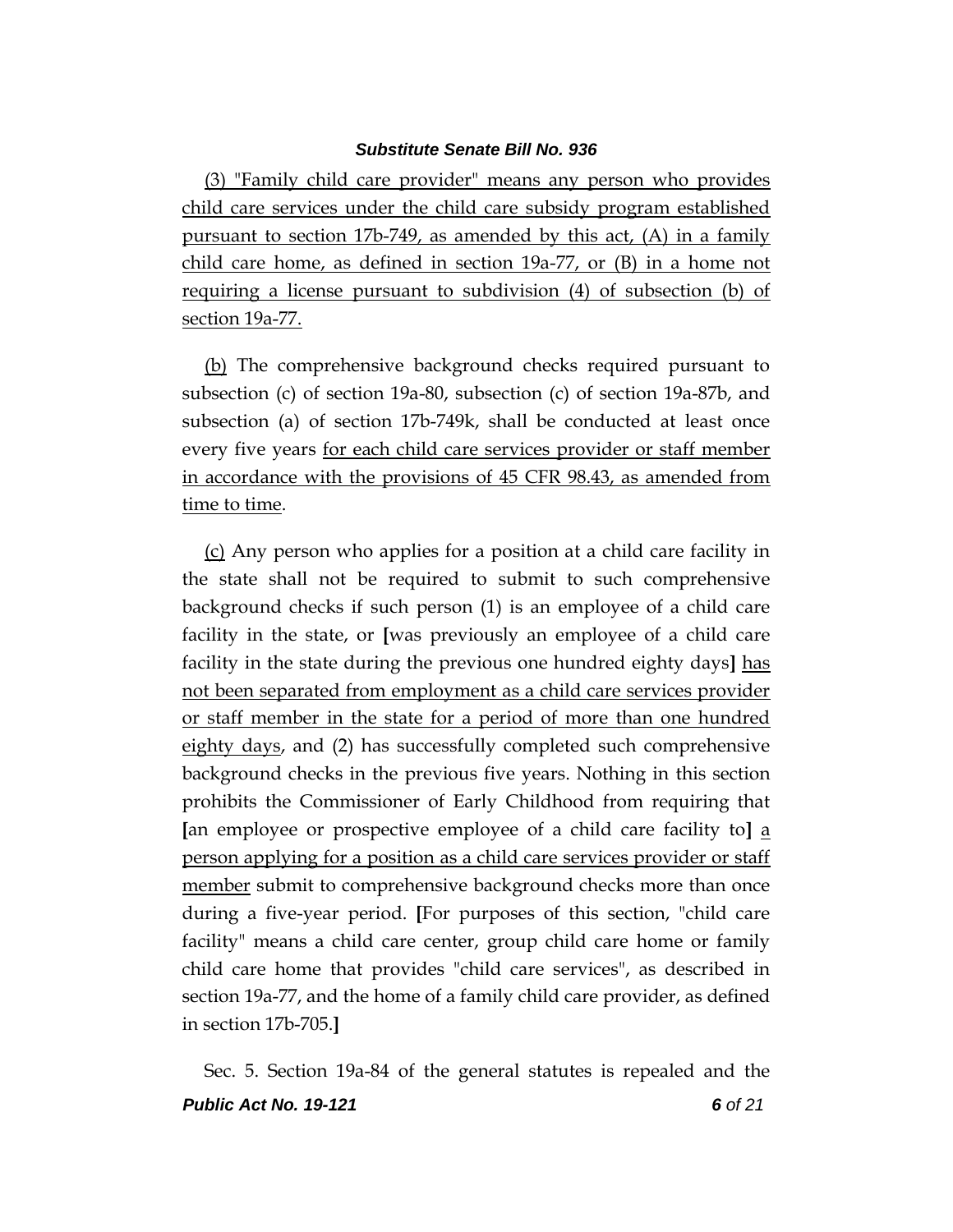following is substituted in lieu thereof (*Effective July 1, 2019*):

(a) When the Commissioner of Early Childhood has reason to believe any person licensed under sections 19a-77 to 19a-80, inclusive, and sections 19a-82 to 19a-87, inclusive, has failed substantially to comply with the regulations adopted under said sections, the commissioner may notify the licensee in writing of the commissioner's intention to suspend or revoke the license or to impose a licensure action. Such notice shall be served by certified mail stating the particular reasons for the proposed action. The licensee may, if aggrieved by such intended action, make application for a hearing in writing over the licensee's signature to the commissioner. The licensee shall state in the application in plain language the reasons why the licensee claims to be aggrieved. The application shall be delivered to the commissioner not later than thirty days after the licensee's receipt of notification of the intended action. The commissioner shall thereupon hold a hearing or cause a hearing to be held not later than sixty days after receipt of such application and shall, at least ten days prior to the date of such hearing, mail a notice, giving the time and place of the hearing, to the licensee. The hearing may be conducted by the commissioner or by a hearing officer appointed by the commissioner in writing. The licensee and the commissioner or hearing officer may issue subpoenas requiring the attendance of witnesses. The licensee shall be entitled to be represented by counsel and a transcript of the hearing shall be made. If the hearing is conducted by a hearing officer, the hearing officer shall state the hearing officer's findings and make a recommendation to the commissioner on the issue of revocation or suspension or the intended licensure action. The commissioner, based upon the findings and recommendation of the hearing officer, or after a hearing conducted by the commissioner, shall render the commissioner's decision in writing suspending, revoking or continuing the license or regarding the intended licensure action. A copy of the decision shall be sent by

*Public Act No. 19-121 7 of 21*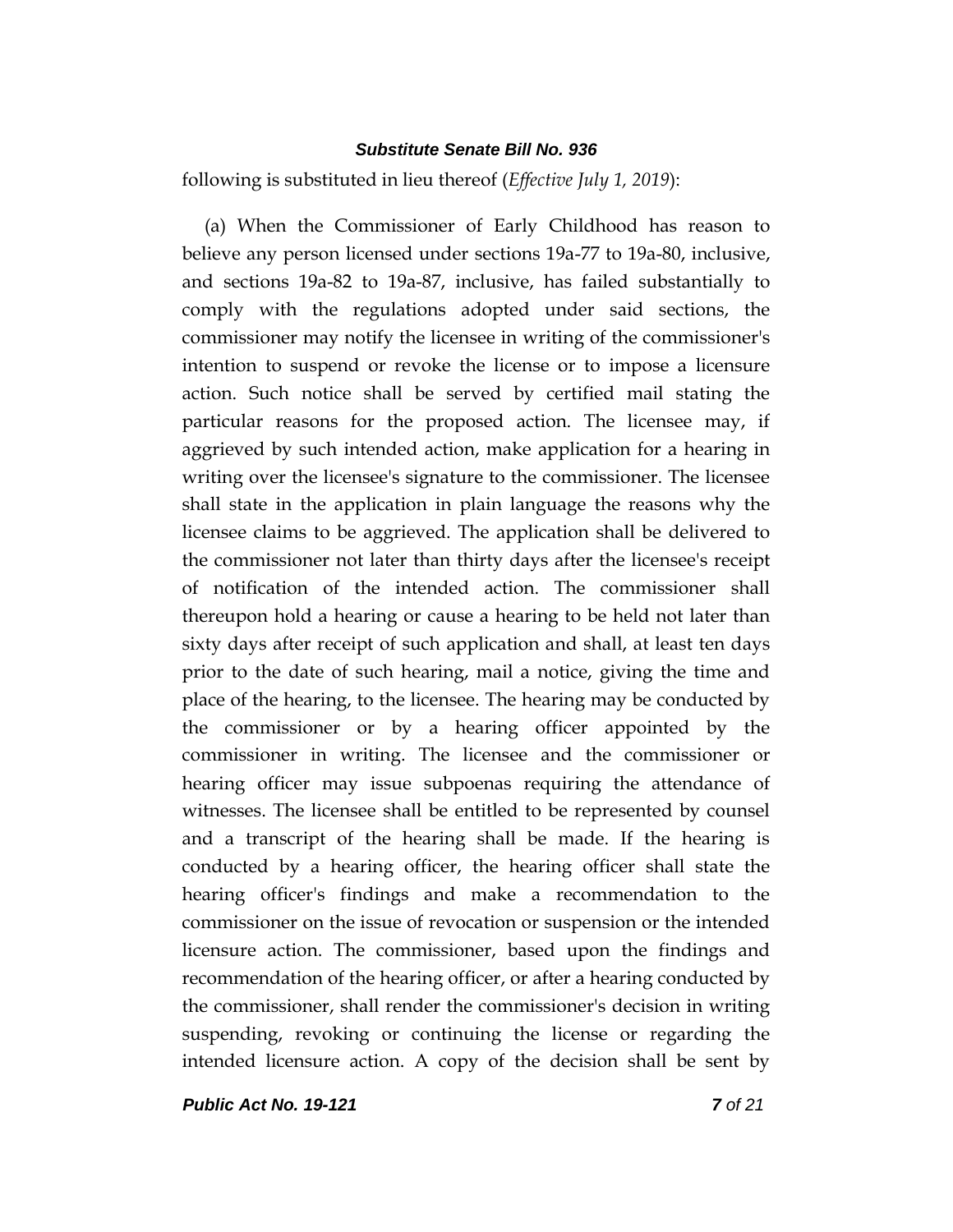certified mail to the licensee. The decision revoking or suspending the license or a decision imposing a licensure action shall become effective thirty days after it is mailed by registered or certified mail to the licensee. A licensee aggrieved by the decision of the commissioner may appeal as provided in section 19a-85. Any licensee whose license has been revoked pursuant to this subsection shall be ineligible to apply for a license for a period of one year from the effective date of revocation.

(b) The provisions of this section shall not apply to the denial of an initial application for a license under sections 19a-77 to 19a-80, inclusive, and 19a-82 to 19a-87, inclusive, provided the commissioner shall notify the applicant of any such denial and the reasons for such denial by mailing written notice to the applicant at the applicant's address shown on the license application.

(c) If the commissioner finds that public health, safety or welfare imperatively requires emergency action, and incorporates a finding to that effect in his or her order, the commissioner may order summary suspension or summary probation of a license issued under sections 19a-77 to 19a-80, inclusive, and 19a-82 to 19a-87, inclusive, pending proceedings for revocation or other action. These proceedings shall be promptly instituted and determined.

Sec. 6. Section 19a-87e of the general statutes is repealed and the following is substituted in lieu thereof (*Effective July 1, 2019*):

(a) The Commissioner of Early Childhood may (1) refuse to license under section 19a-87b, as amended by this act, a person to own, conduct, operate or maintain a family child care home, as defined in section 19a-77, (2) refuse to approve under section 19a-87b, as amended by this act, a person to act as an assistant or substitute staff member in a family child care home, as defined in section 19a-77, or (3) suspend or revoke the license or approval or take any other action that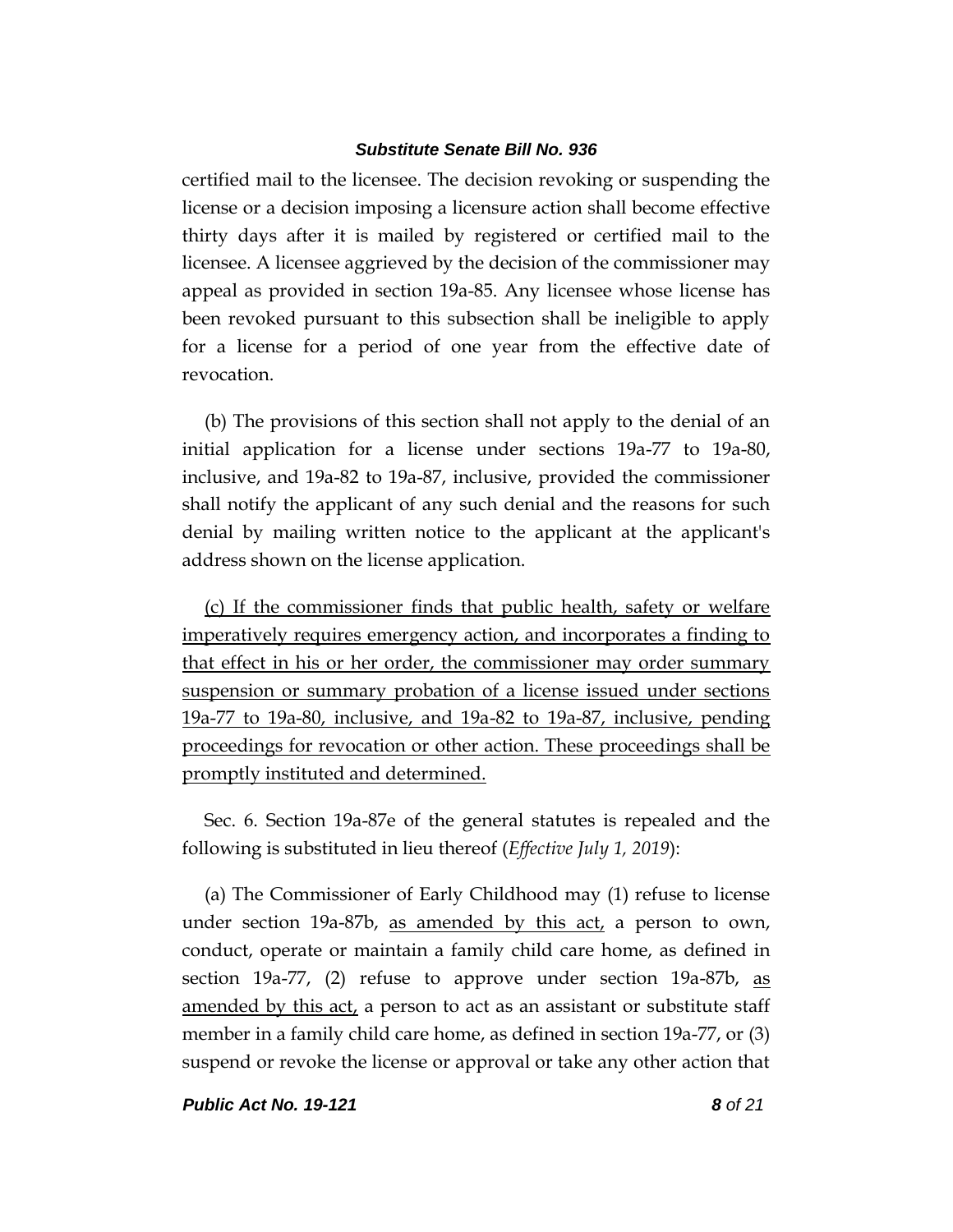may be set forth in regulation that may be adopted pursuant to section 19a-79, as amended by this act, if the person who owns, conducts, maintains or operates the family child care home, the person who acts as an assistant or substitute staff member in a family child care home, a person employed in such family child care home in a position connected with the provision of care to a child receiving child care services or a household member, as defined in subsection (c) of section 19a-87b, who is sixteen years of age or older and resides therein, has been convicted, in this state or any other state of a felony, as defined in section 53a-25, involving the use, attempted use or threatened use of physical force against another person, or has a criminal record in this state or any other state that the commissioner reasonably believes renders the person unsuitable to own, conduct, operate or maintain or be employed by a family child care home, or act as an assistant or substitute staff member in a family child care home, or if such persons or a household member has been convicted in this state or any other state of cruelty to persons under section 53-20, injury or risk of injury to or impairing morals of children under section 53-21, abandonment of children under the age of six years under section 53-23, or any felony where the victim of the felony is a child under eighteen years of age, a violation of section 53a-70, 53a-70a, 53a-70b, 53a-71, 53a-72a, 53a-72b or 53a-73a, illegal manufacture, distribution, sale, prescription, dispensing or administration under section 21a-277 or 21a-278, or illegal possession under section 21a-279, or if such person, a person who acts as assistant or substitute staff member in a family child care home or a person employed in such family child care home in a position connected with the provision of care to a child receiving child care services, either fails to substantially comply with the regulations adopted pursuant to section 19a-87b, as amended by this act, or conducts, operates or maintains the home in a manner which endangers the health, safety and welfare of the children receiving child care services. Any refusal of a license or approval pursuant to this section shall be rendered in accordance with the provisions of sections

*Public Act No. 19-121 9 of 21*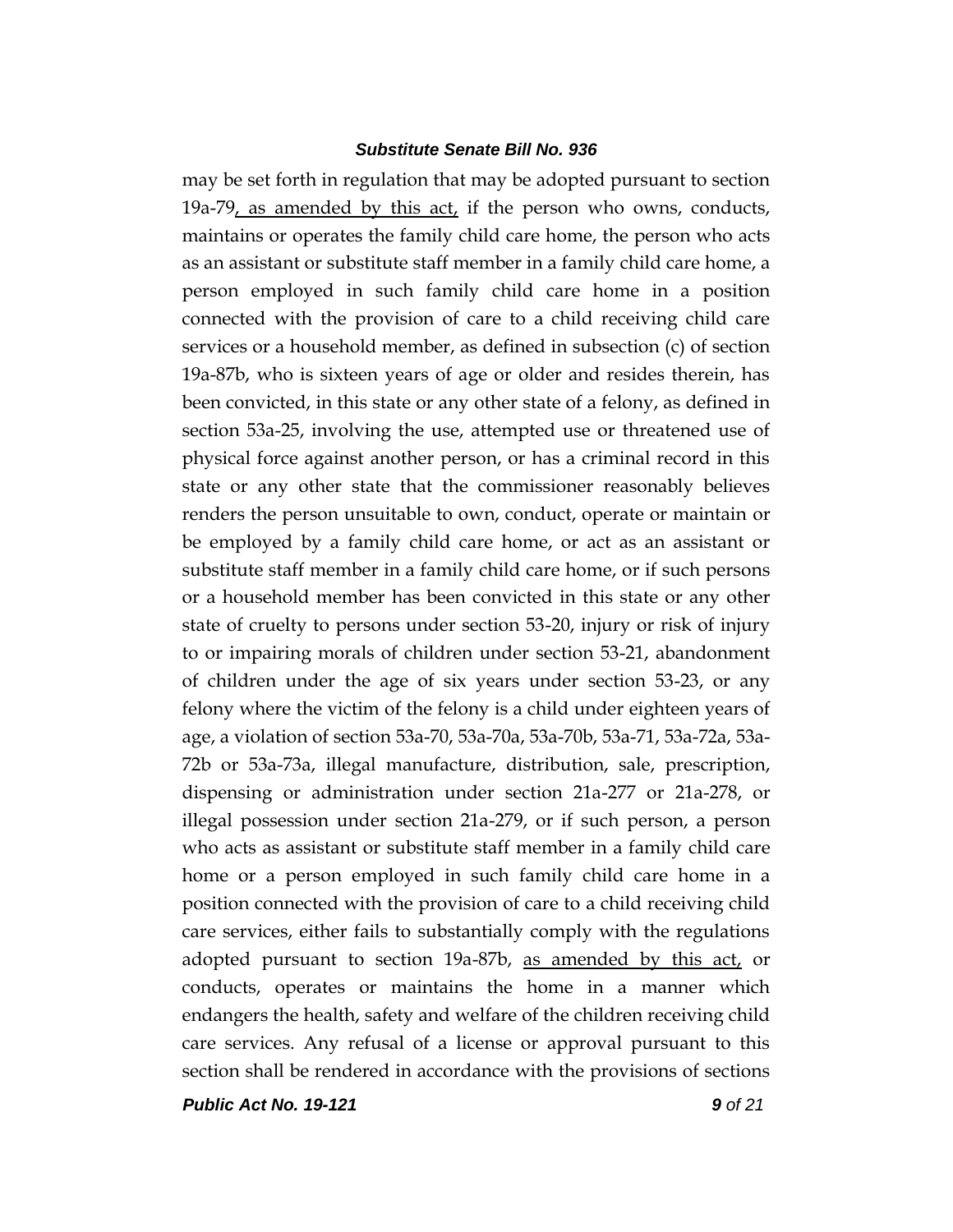46a-79 to 46a-81, inclusive. Any person whose license or approval has been revoked pursuant to this section shall be ineligible to apply for a license or approval for a period of one year from the effective date of revocation.

(b) When the commissioner intends to suspend or revoke a license or approval or take any other action against a license or approval set forth in regulation adopted pursuant to section 19a-79, as amended by this act, the commissioner shall notify the licensee or approved staff member in writing of the commissioner's intended action. The licensee or approved staff member may, if aggrieved by such intended action, make application for a hearing in writing over the licensee's or approved staff member's signature to the commissioner. The licensee or approved staff member shall state in the application in plain language the reasons why the licensee or approved staff member claims to be aggrieved. The application shall be delivered to the commissioner within thirty days of the licensee's or approved staff member's receipt of notification of the intended action. The commissioner shall thereupon hold a hearing within sixty days from receipt of such application and shall, at least ten days prior to the date of such hearing, mail a notice, giving the time and place of the hearing, to the licensee or approved staff member. The provisions of this subsection shall not apply to the denial of an initial application for a license or approval under section 19a-87b, as amended by this act, provided the commissioner shall notify the applicant of any such denial and the reasons for such denial by mailing written notice to the applicant at the applicant's address shown on the license or approval application.

(c) Any person who is licensed to conduct, operate or maintain a family child care home or approved to act as an assistant or substitute staff member in a family child care home shall notify the commissioner of any conviction of the owner, conductor, operator or maintainer of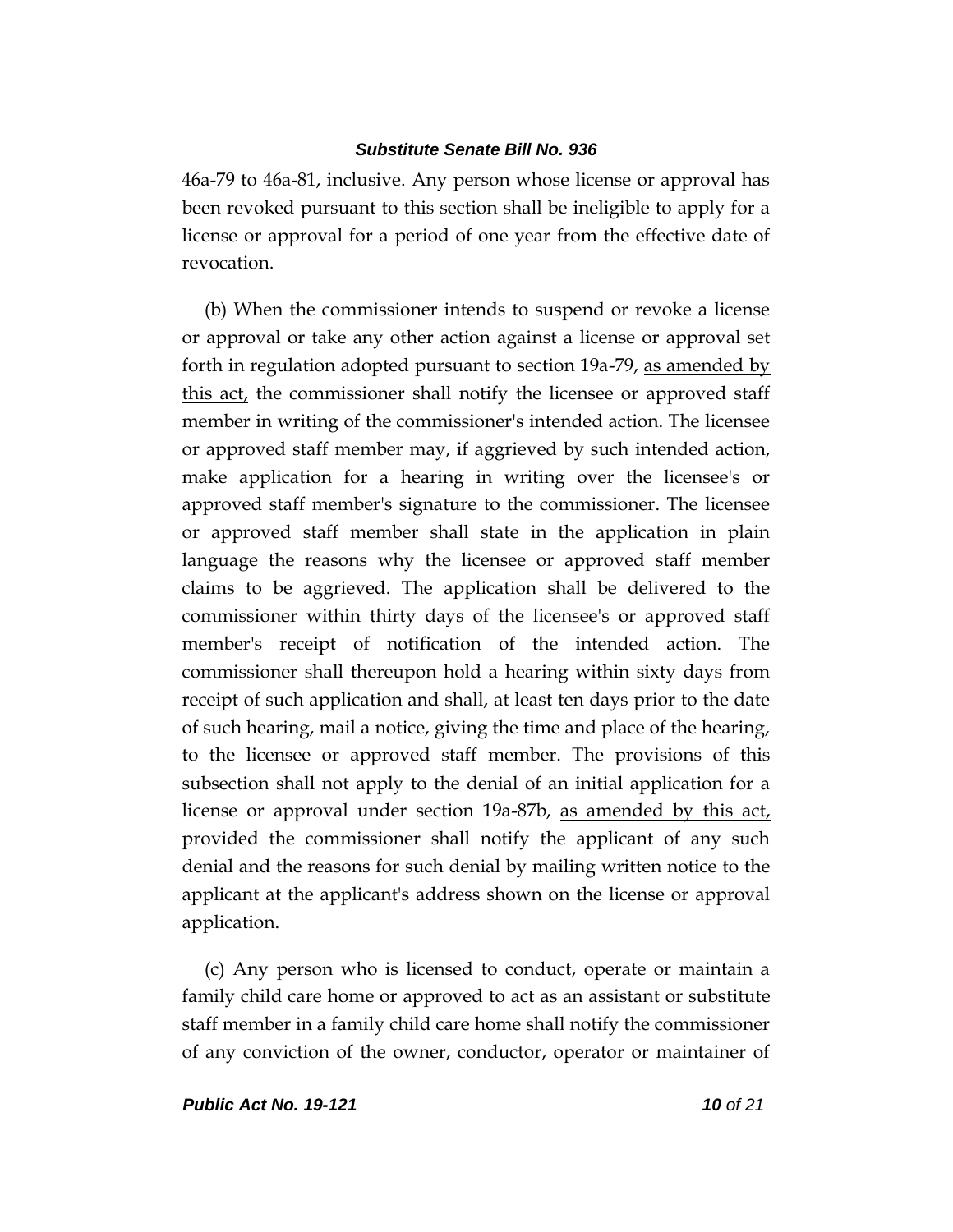the family child care home or of any household member, as defined in subsection (c) of section 19a-87b, who is sixteen years of age or older, or any person employed in such family child care home in a position connected with the provision of care to a child receiving child care services, of a crime which affects the commissioner's discretion under subsection (a) of this section, immediately upon obtaining knowledge of such conviction. Failure to comply with the notification requirement of this subsection may result in the suspension or revocation of the license or approval or the taking of any other action against a license or approval set forth in regulation adopted pursuant to section 19a-79, as amended by this act, and shall subject the licensee or approved staff member to a civil penalty of not more than one hundred dollars per day for each day after the person obtained knowledge of the conviction.

(d) It shall be a class A misdemeanor for any person seeking employment in a position connected with the provision of care to a child receiving family child care home services to make a false written statement regarding prior criminal convictions pursuant to a form bearing notice to the effect that such false statements are punishable, which statement such person does not believe to be true and is intended to mislead the prospective employer.

(e) Any person having reasonable cause to believe that a family child care home, as defined in section 19a-77, is operating without a current and valid license or in violation of the regulations adopted under section 19a-87b, as amended by this act, or in a manner which may pose a potential danger to the health, welfare and safety of a child receiving child care services, may report such information to the Office of Early Childhood. The office shall investigate any report or complaint received pursuant to this subsection. The name of the person making the report or complaint shall not be disclosed unless (1) such person consents to such disclosure, (2) a judicial or administrative

*Public Act No. 19-121 11 of 21*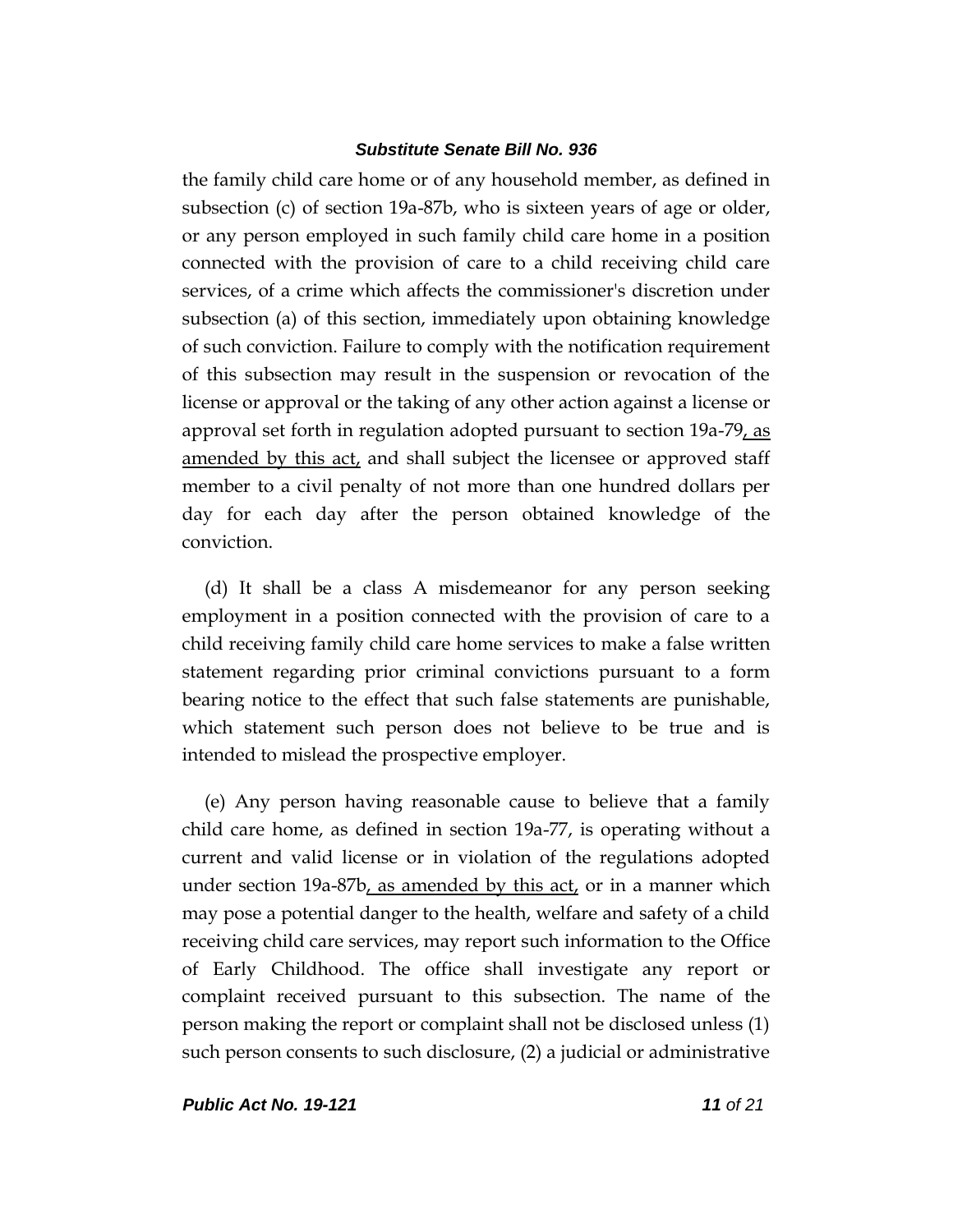proceeding results from such report or complaint, or (3) a license action pursuant to subsection (a) of this section results from such report or complaint. All records obtained by the office in connection with any such investigation shall not be subject to the provisions of section 1-210 for a period of thirty days from the date of the petition or other event initiating such investigation, or until such time as the investigation is terminated pursuant to a withdrawal or other informal disposition or until a hearing is convened pursuant to chapter 54, whichever is earlier. A formal statement of charges issued by the office shall be subject to the provisions of section 1-210 from the time that it is served or mailed to the respondent. Records which are otherwise public records shall not be deemed confidential merely because they have been obtained in connection with an investigation under this section.

(f) If the commissioner finds that public health, safety or welfare imperatively requires emergency action, and incorporates a finding to that effect in his or her order, the commissioner may order summary suspension or summary probation of a license issued under section 19a-87b, as amended by this act, pending proceedings for revocation or other action. These proceedings shall be promptly instituted and determined.

Sec. 7. (NEW) (*Effective July 1, 2019*) (a) Any licensee child care center or group child care home, as described in section 19a-77 of the general statutes, that fails to provide written notice to (1) the Office of Early Childhood, (2) all staff employed at such child care center or group child care home, and (3) the parents or guardians of children receiving child care services, as described in section 19a-77 of the general statutes, at such child care center or group child care home, at least thirty days prior to the effective date of a proposed closure of such child care center or group child care home, shall be subject to a civil penalty of not more than five thousand dollars.

*Public Act No. 19-121 12 of 21*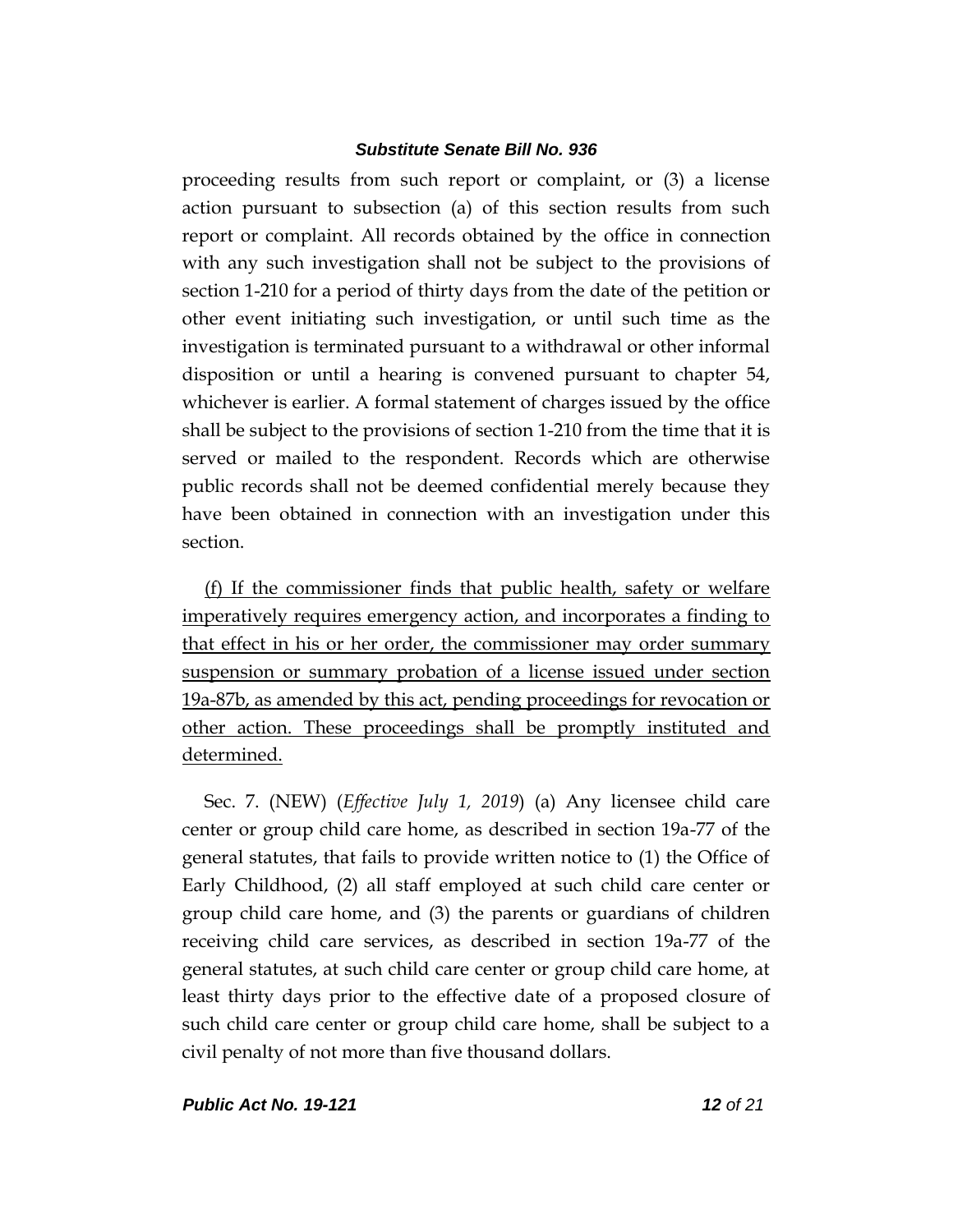(b) If the Commissioner of Early Childhood has reason to believe that a violation has occurred for which a civil penalty is authorized by subsection (a) of this section, he or she may send to such licensee by certified mail, return receipt requested, or personally serve upon such licensee, a notice which shall include: (1) A reference to the section or sections of the general statutes or regulations involved; (2) a short and plain statement of the matters asserted or charged; (3) a statement of the maximum civil penalty which may be imposed for such violation; and (4) a statement of the licensee's right to request a hearing, such request to be submitted in writing to the commissioner not later than thirty days after the notice is mailed or served.

(c) If such licensee so requests, the commissioner shall cause a hearing to be held. The hearing shall be held in accordance with the provisions of chapter 54 of the general statutes. If such licensee fails to request a hearing or fails to appear at the hearing or if, after the hearing, the commissioner finds that the licensee has committed such violation, the commissioner may, in his or her discretion, order that a civil penalty be imposed that is not greater than the penalty stated in the notice. The commissioner shall send a copy of any order issued pursuant to this subsection by certified mail, return receipt requested, to the licensee named in such order.

Sec. 8. Section 10-520a of the general statutes is repealed and the following is substituted in lieu thereof (*Effective from passage*):

Not later than **[**July**]** January first, annually, the Office of Early Childhood shall submit a report regarding the status of school readiness program providers' compliance with the staff qualifications requirement, described in subsection (b) of section 10-16p, to the joint standing committee of the General Assembly having cognizance of matters relating to education, in accordance with the provisions of section 11-4a.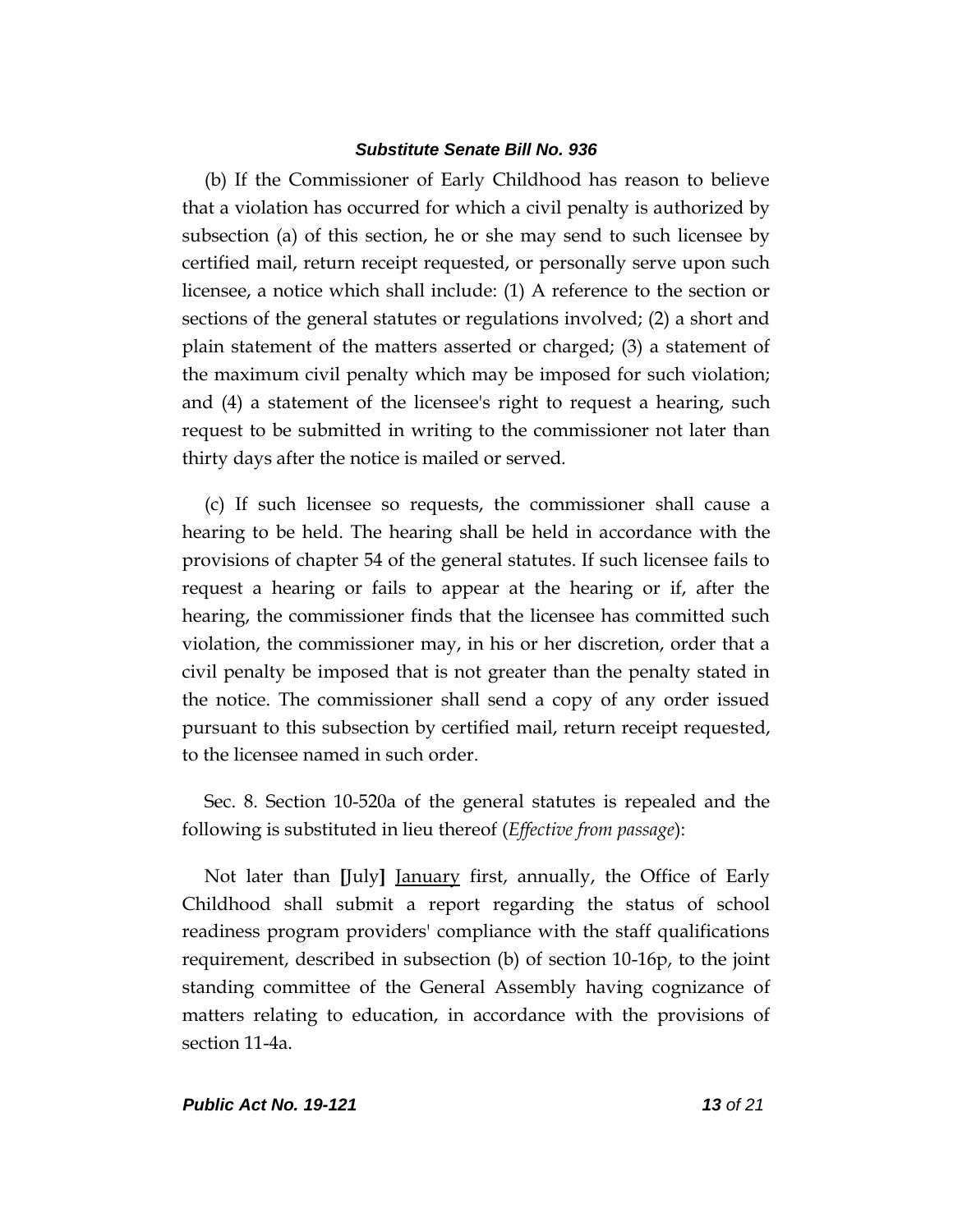Sec. 9. Subdivision (1) of subsection (d) of section 10-16p of the general statutes is repealed and the following is substituted in lieu thereof (*Effective July 1, 2019*):

(d) (1) The commissioner shall establish a competitive grant program to provide spaces in accredited school readiness programs or school readiness programs seeking accreditation located in (A) an area served by a priority school or a former priority school, (B) a town ranked one to fifty when all towns are ranked in ascending order according to town wealth, as defined in subdivision (26) of section 10- 262f, whose school district is not a priority school district pursuant to section 10-266p, (C) a town formerly a town described in subparagraph (B) of this subdivision, as provided for in subdivision (2) of this subsection, or (D) a town designated as an alliance district, as defined in section 10-262u, whose school district is not a priority school district pursuant to section 10-266p. A town in which a priority school is located, a regional school readiness council, pursuant to subsection (c) of section 10-16r, for a region in which such a school is located or a town described in subparagraph (B) of this subdivision may apply for such a grant in an amount equal to the number of spaces in an accredited school readiness program or a school readiness program seeking accreditation multiplied by the per child cost set forth in subdivision (1) of subsection (b) of section 10-16q. Eligibility shall be determined for a **[**five-year**]** three-year period based on an applicant's designation as having a priority school or being a town described in subparagraph (B) of this subdivision for the initial year of application. Grant awards shall be made annually contingent upon available funding and a satisfactory annual evaluation. The chief elected official of such town and the superintendent of schools of the school district or the regional school readiness council shall submit a plan, as described in subsection (c) of this section, for the expenditure of such grant funds to the commissioner. In awarding grants pursuant to this subsection, the commissioner shall give preference to applications submitted by

*Public Act No. 19-121 14 of 21*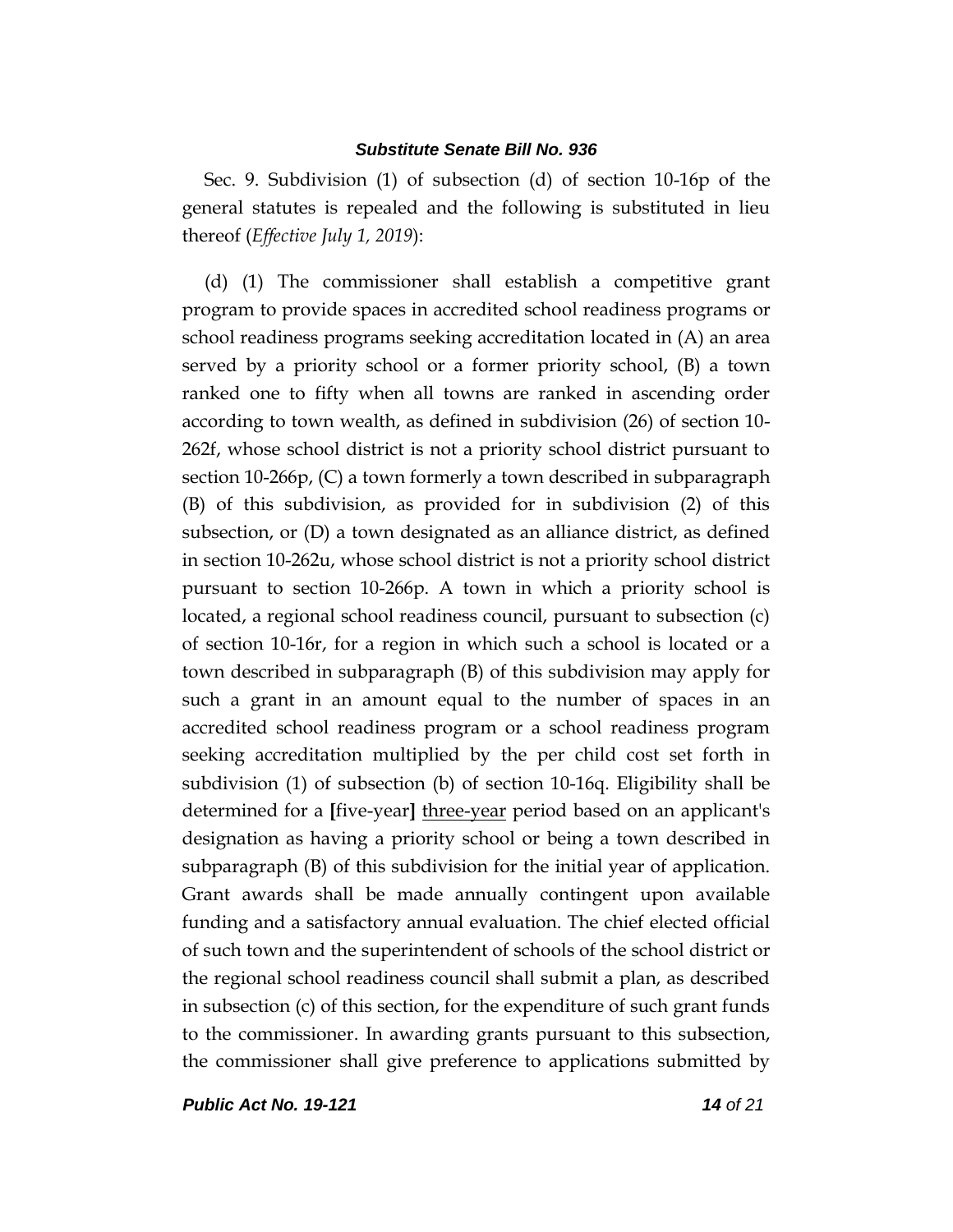regional school readiness councils and may, within available appropriations, provide a grant to such town or regional school readiness council that increases the number of spaces for eligible children who reside in an area or town described in subparagraphs (A) to (D), inclusive, of this subdivision, in an accredited school readiness program or a school readiness program seeking accreditation. A town or regional school readiness council awarded a grant pursuant to this subsection shall use the funds to purchase spaces for such children from providers of accredited school readiness programs or school readiness programs seeking accreditation.

Sec. 10. Section 10-265n of the general statutes is repealed and the following is substituted in lieu thereof (*Effective July 1, 2019*):

The Office of Early Childhood shall administer, within available appropriations, an even start family literacy program **[**, in accordance with the William F. Goodling Even Start Family Literacy Program under the No Child Left Behind Act, P.L. 107-111,**]** to provide grants to establish new or expand existing local family literacy programs that provide literacy services for children and the parents or guardians of such children.

Sec. 11. Subsection (c) of section 17a-248e of the general statutes is repealed and the following is substituted in lieu thereof (*Effective July 1, 2019*):

(c) The individualized family service plan shall be **[**developed in consultation with the child's pediatrician or primary care physician**]** signed by the child's pediatrician or a primary care provider or qualified personnel, as those terms are defined in section 17a-248.

Sec. 12. Section 17a-248g of the general statutes is repealed and the following is substituted in lieu thereof (*Effective July 1, 2019*):

*Public Act No. 19-121 15 of 21* (a) Subject to the provisions of this section, funds appropriated to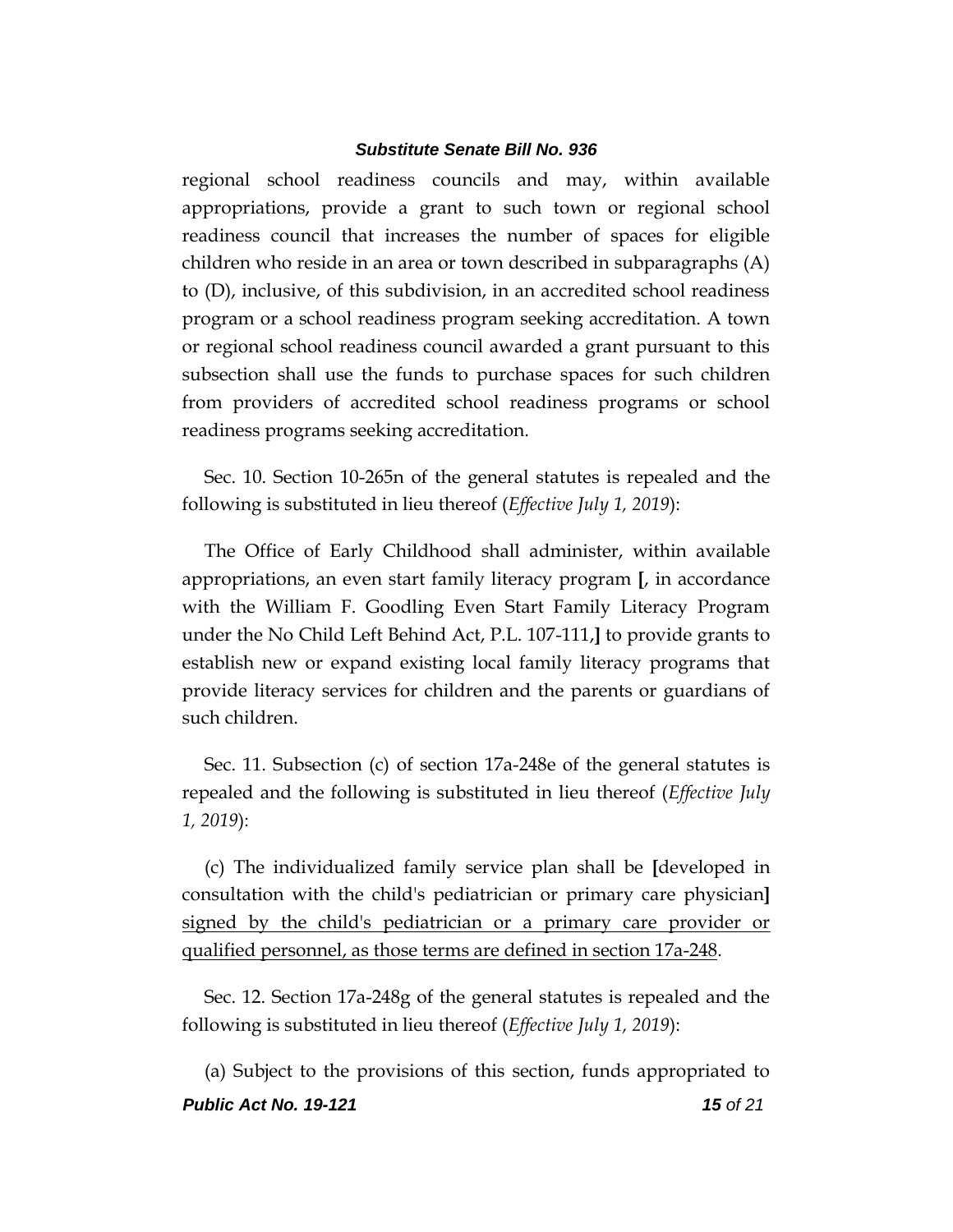the lead agency for purposes of section 17a-248, sections 17a-248b to 17a-248f, inclusive, this section and sections 38a-490a and 38a-516a shall not be used to satisfy a financial commitment for services that would have been paid from another public or private source but for the enactment of said sections, except for federal funds available pursuant to Part C of the Individuals with Disabilities Education Act, 20 USC 1431 et seq., except that whenever considered necessary to prevent the delay in the receipt of appropriate early intervention services by the eligible child or family in a timely fashion, funds provided under said sections may be used to pay the service provider pending reimbursement from the public or private source that has ultimate responsibility for the payment.

(b) Nothing in section 17a-248, sections 17a-248b to 17a-248f, inclusive, this section and sections 38a-490a and 38a-516a shall be construed to permit the Department of Social Services or any other state agency to reduce medical assistance pursuant to this chapter or other assistance or services available to eligible children. Notwithstanding any provision of the general statutes, costs incurred for early intervention services that otherwise qualify as medical assistance that are furnished to an eligible child who is also eligible for benefits pursuant to this chapter shall be considered medical assistance for purposes of payments to providers and state reimbursement to the extent that federal financial participation is available for such services.

(c) Providers of early intervention services shall, in the first instance and where applicable, seek payment from all third-party payers prior to claiming payment from the birth-to-three system for services rendered to eligible children, provided, for the purpose of seeking payment from the Medicaid program or from other third-party payers as agreed upon by the provider, the obligation to seek payment shall not apply to a payment from a third-party payer who is not prohibited from applying such payment, and who will apply such payment, to an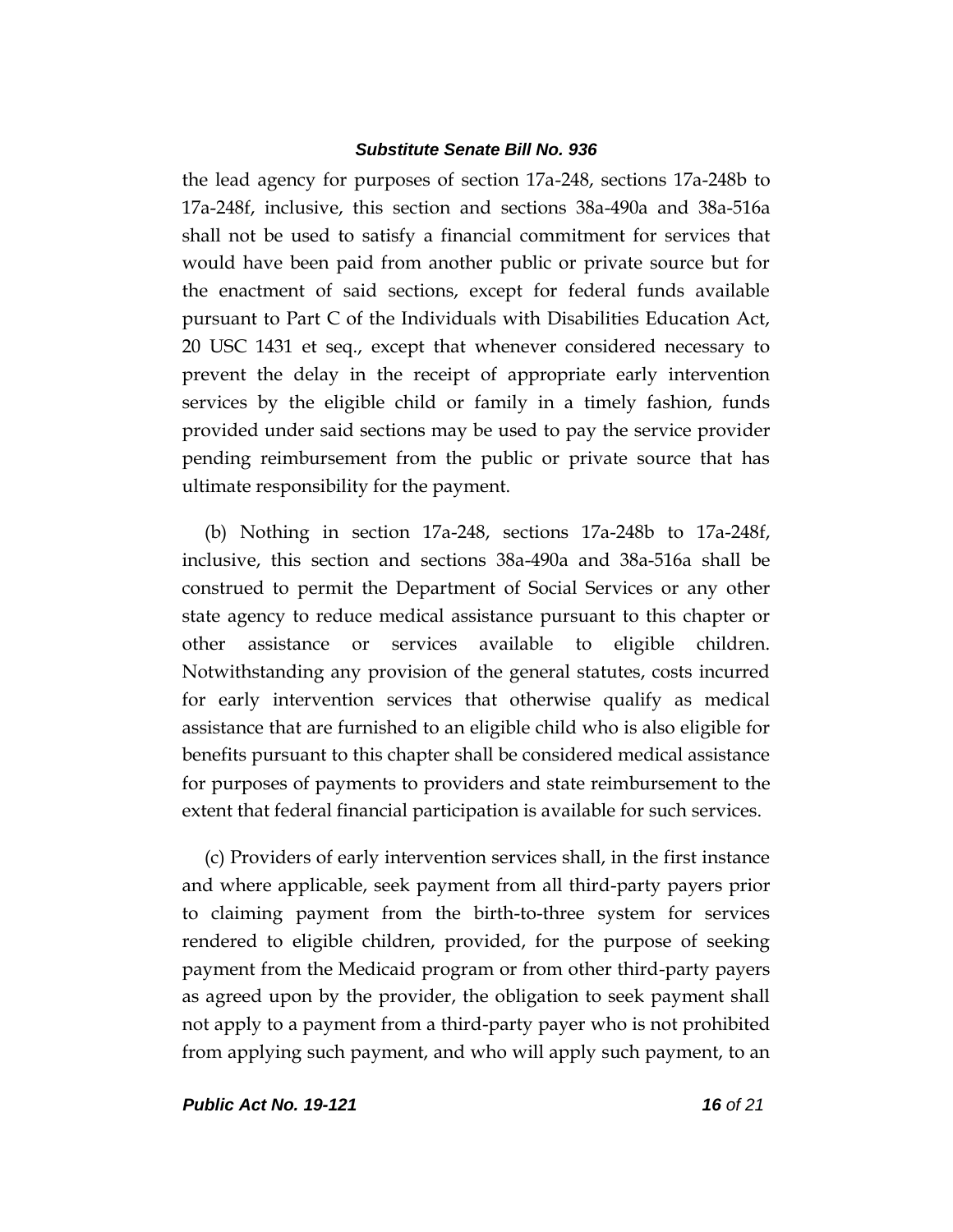annual or lifetime limit specified in the third-party payer's policy or contract.

(d) The commissioner, in consultation with the Office of Policy and Management and the Insurance Commissioner, shall adopt regulations, pursuant to chapter 54, providing public reimbursement for deductibles and copayments imposed under an insurance policy or health benefit plan to the extent that such deductibles and copayments are applicable to early intervention services.

(e) The commissioner shall establish and periodically revise, in accordance with this section, a schedule of fees based on a sliding scale for early intervention services. The schedule of fees shall consider the cost of such services relative to the financial resources of the state and the parents or legal guardians of eligible children, provided that on and after October 6, 2009, the commissioner shall (1) charge fees to such parents or legal guardians that are sixty per cent greater than the amount of the fees charged on the date prior to October 6, 2009; and (2) charge fees for all services provided, including those services provided in the first two months following the enrollment of a child in the program. Fees may be charged to any such parent or guardian, regardless of income, and shall be charged to any such parent or guardian with a gross annual family income of forty-five thousand dollars or more, except that no fee may be charged to the parent or guardian of a child who is eligible for Medicaid. Notwithstanding the provisions of subdivision (8) of section 17a-248, as used in this subsection, "parent" means the biological or adoptive parent or legal guardian of any child receiving early intervention services. The lead agency may assign its right to collect fees to a designee or provider participating in the early intervention program and providing services to a recipient in order to assist the provider in obtaining payment for such services. The commissioner may implement procedures for the collection of the schedule of fees while in the process of adopting or

*Public Act No. 19-121 17 of 21*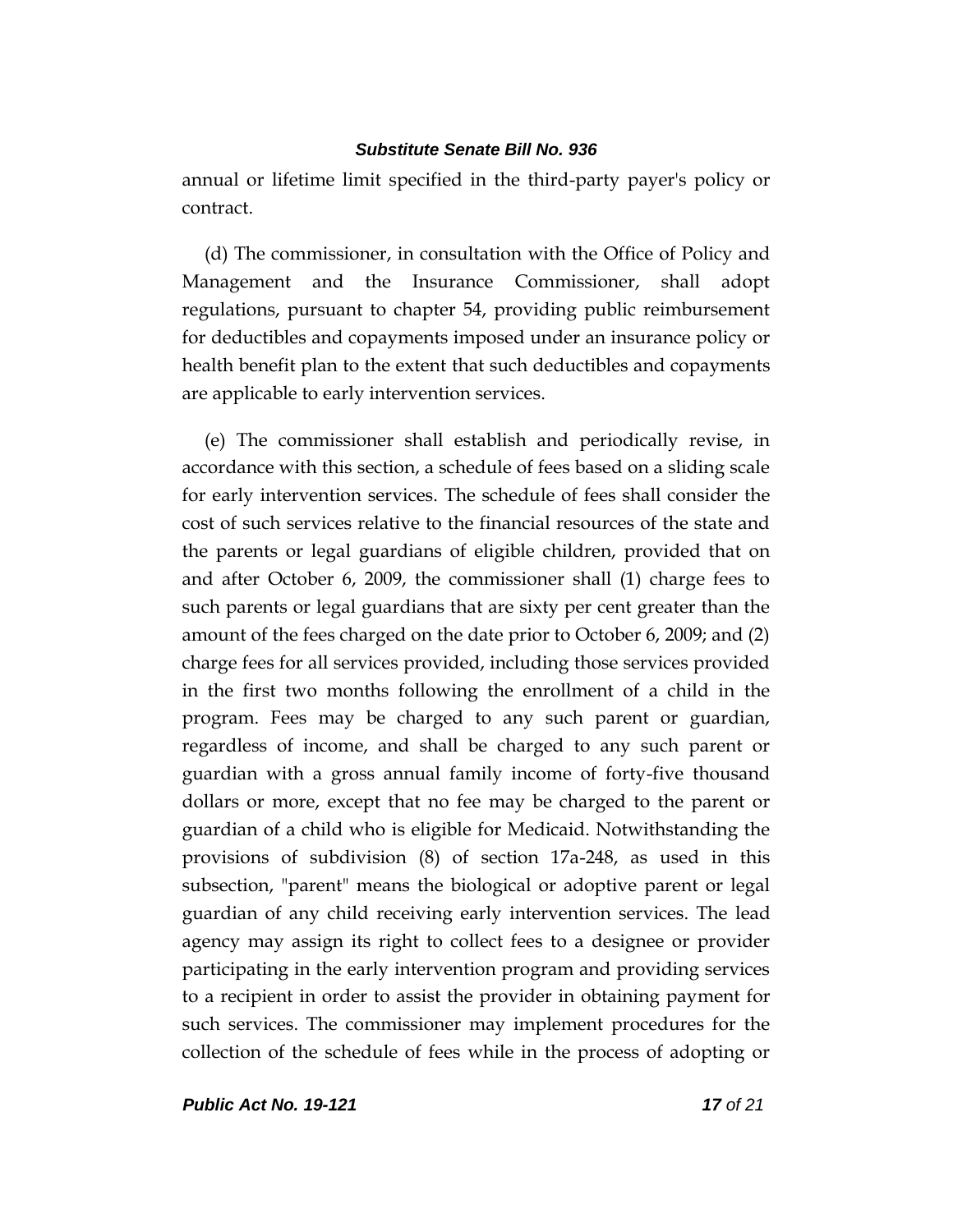amending such criteria in regulation, provided the commissioner posts notice of intention to adopt or amend the regulations on the eRegulations System, established pursuant to section 4-173b, within twenty days of implementing the policy. Such collection procedures and schedule of fees shall be valid until the time the final regulations or amendments are effective.

(f) The commissioner shall develop and implement procedures to hold a recipient harmless for the impact of pursuit of payment for early intervention services against lifetime insurance limits.

(g) Notwithstanding any provision of title 38a relating to the permissible exclusion of payments for services under governmental programs, no such exclusion shall apply with respect to payments made pursuant to section 17a-248, sections 17a-248b to 17a-248f, inclusive, this section and sections 38a-490a and 38a-516a. Except as provided in this subsection, nothing in this section shall increase or enhance coverages provided for within an insurance contract subject to the provisions of section 10-94f, subsection (a) of section 10-94g, subsection (a) of section 17a-219b, subsection (a) of section 17a-219c, sections 17a-248, 17a-248b to 17a-248f, inclusive, this section, and sections 38a-490a and 38a-516a.

**[**(h) Notwithstanding any provision of the general statutes or the regulations of Connecticut state agencies, the signature on an individualized family service plan of an advanced practice registered nurse, working within said nurse's scope of practice in collaboration with a physician licensed to practice medicine in this state, in accordance with section 20-87a, and performing or directly supervising the primary care services for children enrolled in the birth-to-three program, shall be deemed sufficient to order all such services included in the individualized family service plan and shall be deemed sufficient by the Department of Social Services to substantiate a claim for federal financial participation.**]**

*Public Act No. 19-121 18 of 21*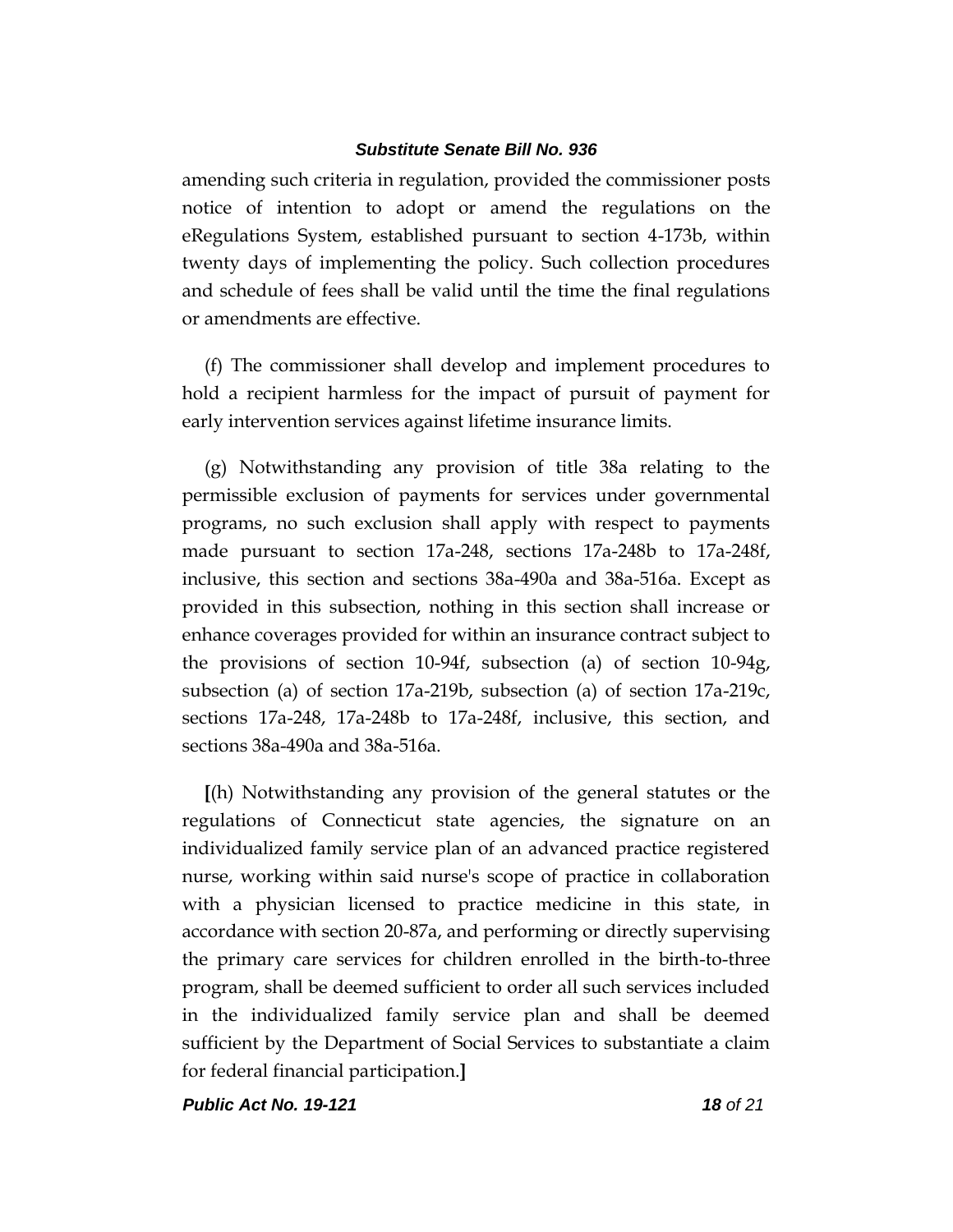Sec. 13. (NEW) (*Effective July 1, 2019*) (a) Upon receipt of an application for approval to work as a head teacher or an educational consultant in a licensed child care center or group child care home, the Commissioner of Early Childhood shall issue such approval to any person who satisfies the requirements established by regulations adopted pursuant to section 19a-79 of the general statutes, as amended by this act.

(b) Whenever the Commissioner of Early Childhood has reason to believe that any person who has been issued an approval to work as a head teacher or an educational consultant in a licensed child care center or group child care home, pursuant to subsection (a) of this section, (1) has failed substantially to comply with the regulations adopted pursuant to section 19a-79 of the general statutes, as amended by this act, (2) has knowingly made or causes to be made any false or misleading statements to the Office of Early Childhood, or (3) has engaged in any other behavior that renders the person unsuitable to so work as a head teacher or an educational consultant, the commissioner may notify such person in writing of the commissioner's intention to suspend or revoke such approval. Such notice shall be served by certified mail stating the particular reasons for the intended suspension or revocation. Such person may, if aggrieved by such intended suspension or revocation, make application for a hearing in writing over such person's signature to the commissioner. Such person shall state in the application in plain language the reasons why such person claims to be aggrieved. The application shall be delivered to the commissioner not later than thirty days after such person's receipt of notification of the intended suspension or revocation. The commissioner shall thereupon hold a hearing or cause a hearing to be held not later than sixty days after receipt of such application and shall, at least ten days prior to the date of such hearing, mail a notice, giving the time and place of the hearing, to such person. The hearing may be conducted by the commissioner or by a hearing officer

*Public Act No. 19-121 19 of 21*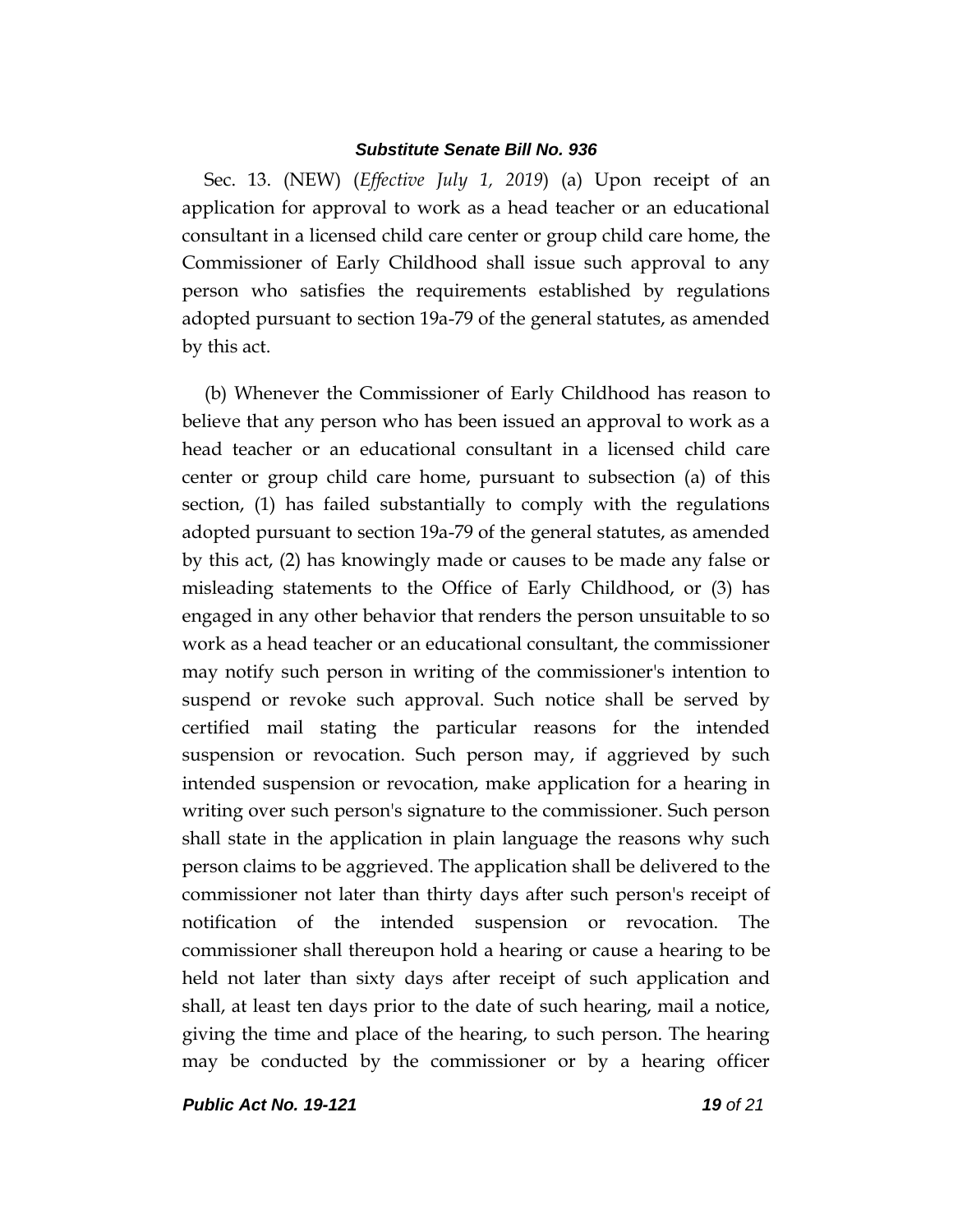appointed by the commissioner in writing. Such person and the commissioner or hearing officer may issue subpoenas requiring the attendance of witnesses. Such person shall be entitled to be represented by counsel and a transcript of the hearing shall be made. If the hearing is conducted by a hearing officer, the hearing officer shall state the hearing officer's findings and make a recommendation to the commissioner on the issue of suspension or revocation. The commissioner, based upon the findings and recommendation of the hearing officer, or after a hearing conducted by the commissioner, shall render the commissioner's decision in writing suspending, revoking or continuing such approval. A copy of the decision shall be sent by certified mail to such person. The decision suspending or revoking such approval shall become effective thirty days after it is mailed by registered or certified mail to such person. Any person aggrieved by the decision of the commissioner may appeal as provided in section 19a-85 of the general statutes. Any person whose approval has been revoked pursuant to this subsection shall be ineligible to apply for an approval for a period of one year from the effective date of revocation.

(c) The provisions of this section shall not apply to the denial of an initial application for an approval to work as a head teacher or an educational consultant in a licensed child care center or group child care home, pursuant to subsection (a) of this section, provided the commissioner shall notify the applicant of any such denial and the reasons for such denial by mailing written notice to the applicant at the applicant's address shown on the application for such approval.

Sec. 14. (NEW) (*Effective July 1, 2019*) Any child care center or group child care home that is licensed with a preschool endorsement, in accordance with regulations adopted pursuant to section 19a-79 of the general statutes, as amended by this act, may deem a child who is thirty-two to thirty-six months of age, inclusive, to be three years of age for purposes of enrolling such child in a preschool program